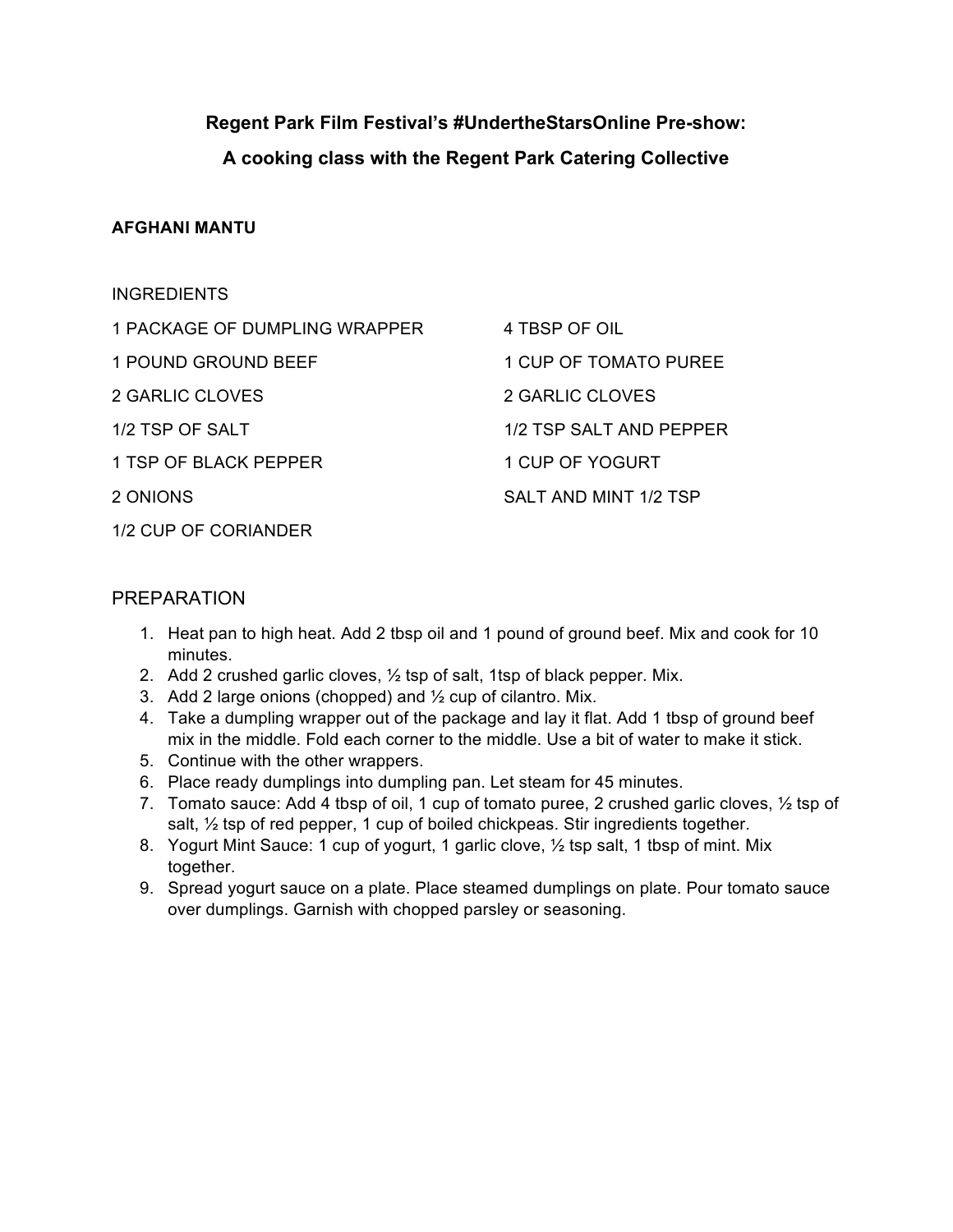## **Afghani Kabuli Pulao**

| <b>INGREDIENTS:</b>              |                                                                                   |
|----------------------------------|-----------------------------------------------------------------------------------|
| Meat:                            |                                                                                   |
| Leg of Lamb $-1$ Kg              | Rice:                                                                             |
| Mixed Spice $-1$ tsp             | Basmati Rice – 6 Cups (wash and soak 1<br>hour before cooking)<br>$Salt - 2$ Tbsp |
| $Salt - 1$ tbsp                  |                                                                                   |
| Onion $-2$ (medium)              |                                                                                   |
| $Oil - \frac{1}{2} Cup$          |                                                                                   |
|                                  |                                                                                   |
| Decoration:                      | Sugar - 1/3 Cup                                                                   |
| Carrots $-1$ & $\frac{1}{2}$ Cup | $Oil - 1$ Cup                                                                     |
| Raisins - 1 Cup                  | Cardamom $-1$ tsp                                                                 |
| Pistachios - 1/3 Cup             | Cumin $-1$ tsp                                                                    |
| Almonds $ \frac{1}{2}$ Cup       |                                                                                   |

#### PREPARATION

#### **Meat**

1. In a frying pan add a small amount of oil and place the lamb leg pieces on. Fry this until there are no pink parts left and the skin is brown/light brown. As the leg of lamb is frying take a pressure cooker and add the remaining oil from the ½ cup and add that following it with the chopped onions. Cook this until lightly browned and then add the fried leg of lamb to the frying onions.

2. As the leg of lamb and the onions are frying together now throw in the mixed spices and the salt with water. Stir for around 1 minute and then place the lid with the nobble on top and pressure cook this for 10 minutes.

3. After the 10 minutes have gone by your meat portion of this dish is finished and you can move on to the rice.

#### **Rice**

1. Just like the meat the rice is very easy too. In a very large pan boil 5 litres of water and sprinkle in the salt. Stir this and then ladle by ladle throw in the drained rice.

2. Let this boil for 10 minutes making sure to stir every 3.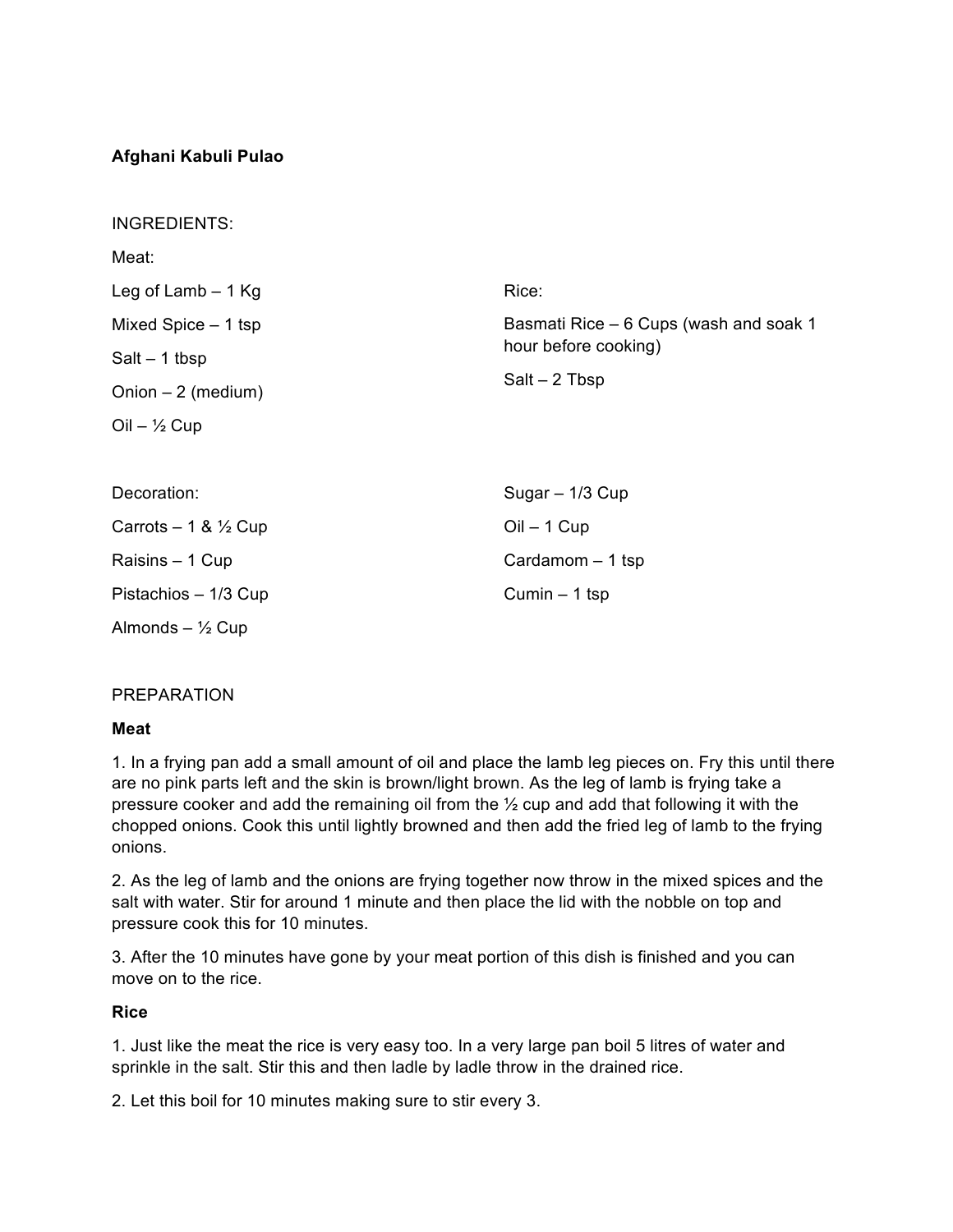3. Once the 10 minutes have gone by drain the rice and leave that to move onto the decoration.

#### **Decoration**

1. This part consists of frying all the accents of the dish. So take a pan and fill it with the oil. And one by one add in the ingredients in this order.

- Almonds (fry for 1 minute) Take out on a aluminum wrap
- Pistachios (fry for 30 seconds) Take out on a aluminum wrap
- Raisins (fry for 2 minutes) Take out in a small bowl
- Carrots (fry for 2 minutes) add the sugar and leave it in the pan with the oil

## **Assembling**

1. Get all the ingredients you have cooked so far together and in the pan you boiled the rice in – have it ready in front of you.

2. First place some lettuce leaves on the bottom of the pan to prevent the rice from sticking.

3. Ladle in half of the rice and follow this up with all the meat, sprinkle on the cumin and half of the mixed spice (1 tbsp)

4. Throw on top the remaining rice, remainder of the mixed spice and cardamom.

5. Pour over the rice the meat juice left in the pressure cooker for the rice to soak up all the flavour.

6. Lastly place in all your fried ingredients (Pistachios, Almonds, Raisins and carrots with the oil too)

7. Create holes in the rice for the heat to distribute well.

8. Wrap the lid with a towel and put it on the pan with something heavy to stop the heat from escaping.

9. For the first 5 minutes have the pan on high heat and then after bring it down to the lowest heat for 25 minutes. All together it should cook for 30 minutes.

10. Decorate the rice how you desire and enjoy.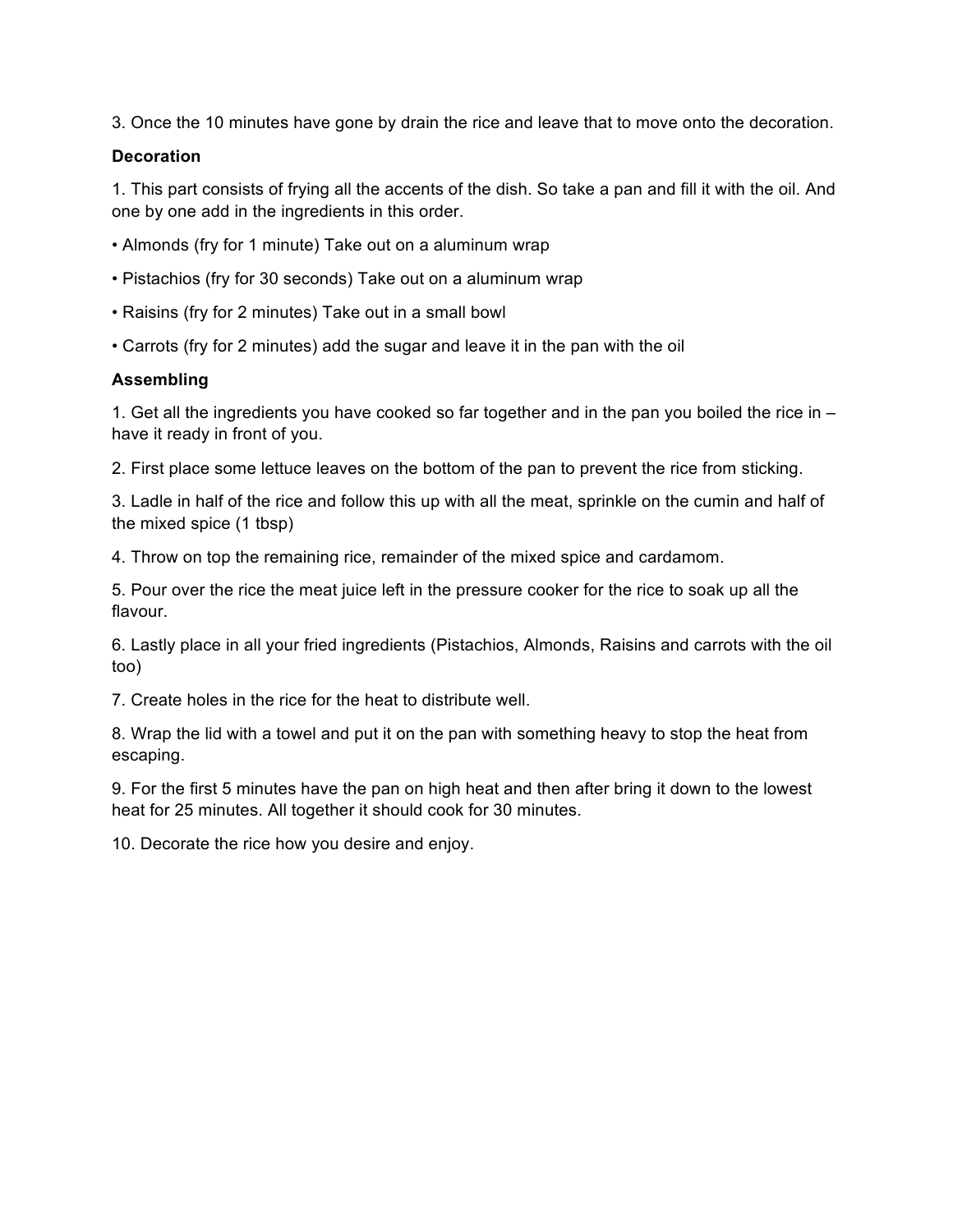## **Afghani Spinach**

 $II \cap B = I \cap I$ 

| INGREDIENTS:           |                          |
|------------------------|--------------------------|
| 1 Cup Spring Onion     | Optional Ingredients:    |
| 2 Large Onions         |                          |
| 1 Cup Coriander        | 1/2 Cup Oil              |
| 3/4 Cup Oil            | 1/2 Lentils              |
| 1 tsp Garlic           | 1 tsp Salt               |
| 1 tsp Chili            | 1/2 tsp Coriander Powder |
| 1 tsp Coriander powder | 1/2 tsp Paprika          |
| 1 tsp Black Pepper     | 1/2 tsp Turmeric         |
| 1 tsp Salt             | 1/2 Cup Tomato Sauce     |
| 1 KG Spinach           | 3 tbsp Dried Onion       |

# PREPARATION

1. Pour boiling water over the spinach and cover it to rest for 10 minutes so the spinach softens.

2 While that is happening you can create the accent sauce of the dish which is optional. Take the oil and pour it in a small saucepan. Add in the tomato sauce and allow that to cook for 3 minutes. Add in the Coriander powder, paprika and turmeric for the seasoning and also the lentils (Soak the lentils 1 hour prior to cooking with boiling water.) and dried onions. Pour in the salt and 1 cup water and let that cook for 7 minutes.

3. Once the accent sauce is done we can move onto the sabzi. Take the owl with the spinach and pour in cold water so you can put you hand in. Take a fist full of spinach and squeeze out the water. Repeat this until all the Spinach is finished. after cutting it finely on a chopping board you can start cooking.

4. Add oil in the pan and throw in the onions and fry till golden brown. Add in the Garlic with coriander powder and black pepper. Stir this and throw in the spring onion and fry for 1 min. After add the chili, coriander and Spinach.

5. Leave this for 15 mins with a lid on medium heat and stir every 3 mins.

6.Serve and Enjoy.